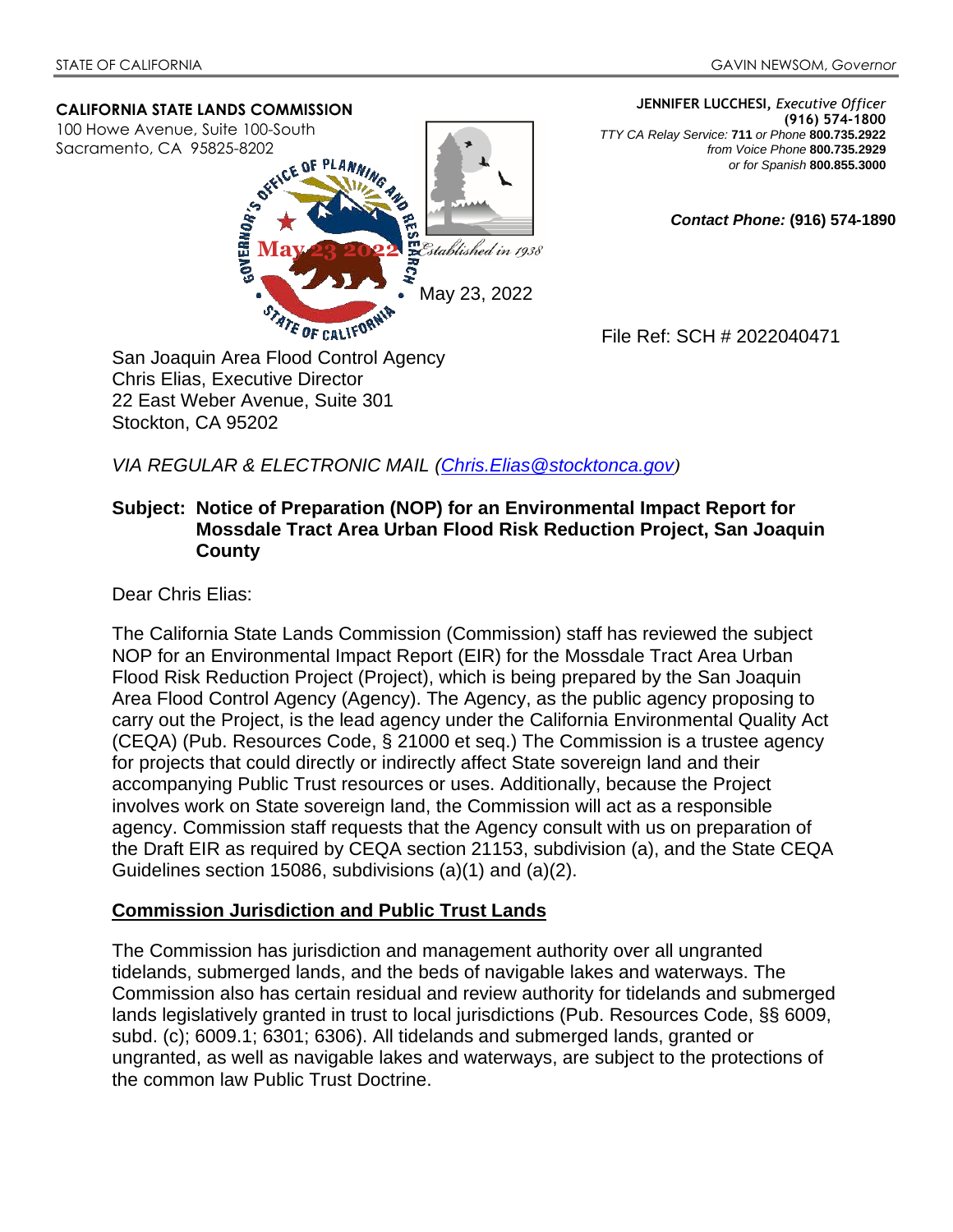As general background, the State of California acquired sovereign ownership of all tidelands and submerged lands and beds of navigable lakes and waterways upon its admission to the United States in 1850. The State holds these lands for the benefit of all people of the state for statewide Public Trust purposes, which include but are not limited to waterborne commerce, navigation, fisheries, water-related recreation, habitat preservation, and open space. On tidal waterways, the State's sovereign fee ownership extends landward to the mean high tide line, except for areas of fill or artificial accretion or where the boundary has been fixed by agreement or a court.

The San Joaquin River (River) and Walthall Slough, at the Project location, are State sovereign land under the Commission's jurisdiction. A lease for the use of State sovereign land will be required from the Commission for any portion of the Project encroaching on State sovereign land.

# **Project Description**

The Agency proposes to provide increased public safety benefits to meet its objectives and needs as follows:

- Improve long-term operations, maintenance, repair, rehabilitation, and replacement over time.
- Modernize the flood risk reduction infrastructure to accommodate future performance and climate change resiliency goals identified in the Central Valley Flood Protection Plan and in Agency's Climate Change Adaptation Policy.
- Implement a multi-benefit flood risk reduction Project that:
	- A. Improves ecological function and habitat in the flood-system
	- B. Contributes additional societal benefits such as recreation where feasible.

From the Project Description, Commission staff understands that most of the Project components have potential to affect State sovereign land.

# **Environmental Review**

Commission staff requests that the Agency consider the following comments when preparing the EIR to ensure that impacts to State sovereign land are adequately analyzed for the Commission's use of the EIR to support a future lease approval for the Project.

# General Comments

1. Programmatic Document: Because the EIR is being proposed as a programmatic rather than a project-level document, the Commission expects the Project will be presented as a series of distinct but related sequential activities (i.e., proposed actions). The State CEQA Guidelines, section 15168, subdivision (c)(5) states that a program EIR will be most helpful in dealing with subsequent activities if it deals with the effects of the program as specifically and comprehensively as possible. To avoid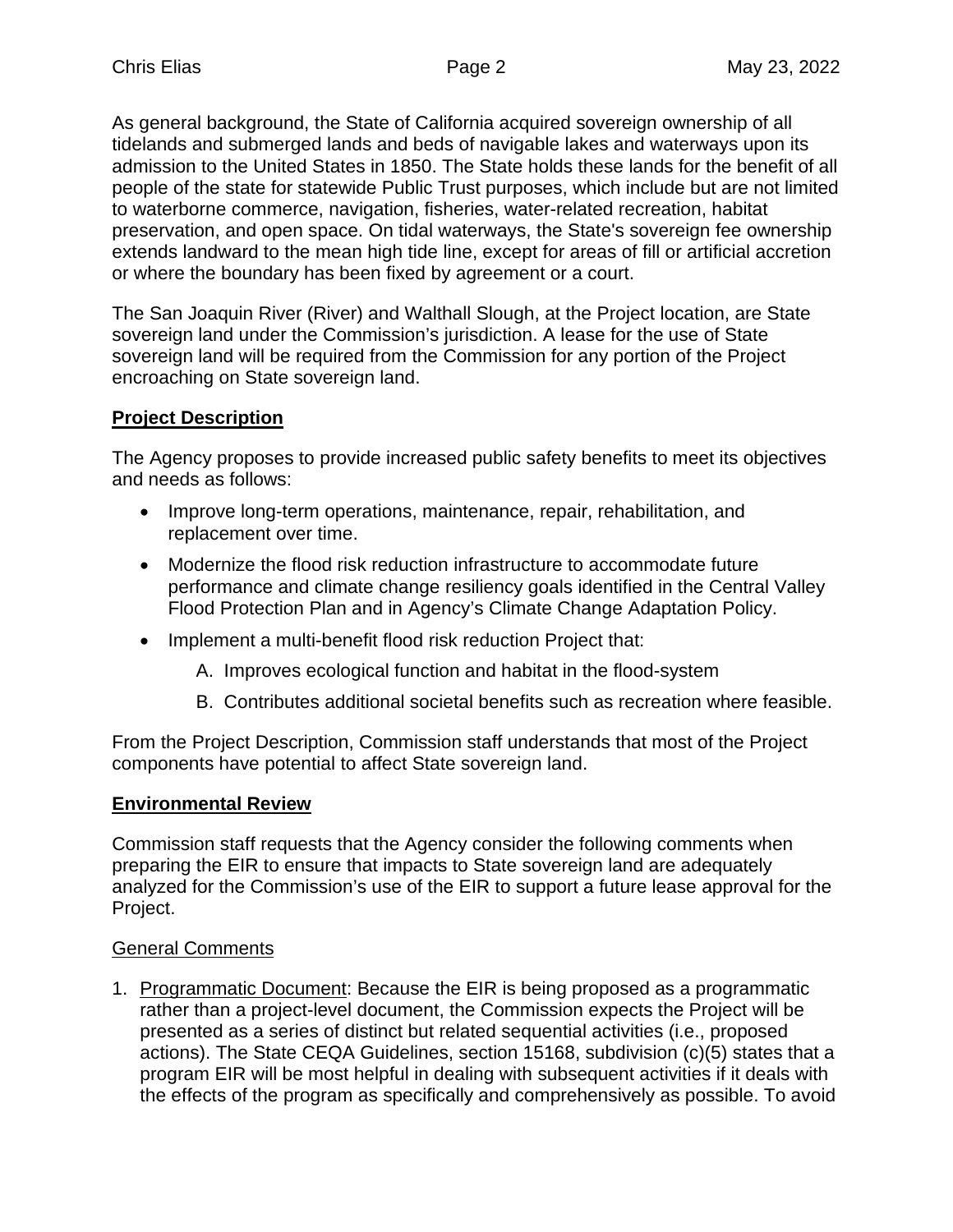the improper deferral of mitigation, a common flaw in program-level environmental documents, mitigation measures (MMs) should either be presented as specific, feasible, enforceable obligations, or should be presented as formulas containing "performance standards which would mitigate the significant effect of the project and which may be accomplished in more than one specified way" (State CEQA Guidelines, § 15126.4, subd. (a)). As such, the program EIR should try to distinguish what activities and their MMs are being analyzed in sufficient detail to be covered under the program EIR without additional project specific environmental review, and what activities will trigger the need for additional environmental analysis (see State CEQA Guidelines, § 15168, subd. (c)).

2. Project Description: A thorough and complete Project Description should be included in the EIR to facilitate meaningful environmental review of potential impacts, MMs, and alternatives. The Project Description should be as precise as possible in describing the details of all allowable activities (e.g., types of equipment or methods that may be used, maximum area of impact or volume of sediment removed or disturbed, seasonal work windows, locations for material disposal, etc.), as well as the details of the timing and length of activities. Illustrate on figures and engineering plans and provide written description of activities occurring below the (mean high tide line) for Project area waterways. Please also explain why the Project is proposed on the eastern side of the River levee and not on the western side.

Thorough descriptions will facilitate Commission staff's determination of the extent and locations of its leasing jurisdiction, make for a more robust analysis of the work that may be performed, and minimize the potential for subsequent environmental analysis to be required.

- 3. Recreation: Staff requests that the EIR include an analysis responding to the following questions explaining how individuals recreating in and around the River would be impacted by the Project-related activities:
	- A. If individuals/communities would be prevented from accessing the River during construction work, how would these individuals/communities be notified in advance?
	- B. How would these individuals/communities be identified?
	- C. Will there be a website dedicated to upcoming planned work in and around the River where River access could be blocked?
	- D. How will this website or another updated source of information be provided to these individuals/communities?
	- E. Will there be signs posted with this website address at the usual access points at the River?
	- F. Will alternative access points to the River be identified on a map and posted at the River entry points for people to continue to use the River to continue to recreate and take advantage of these recreational and green spaces?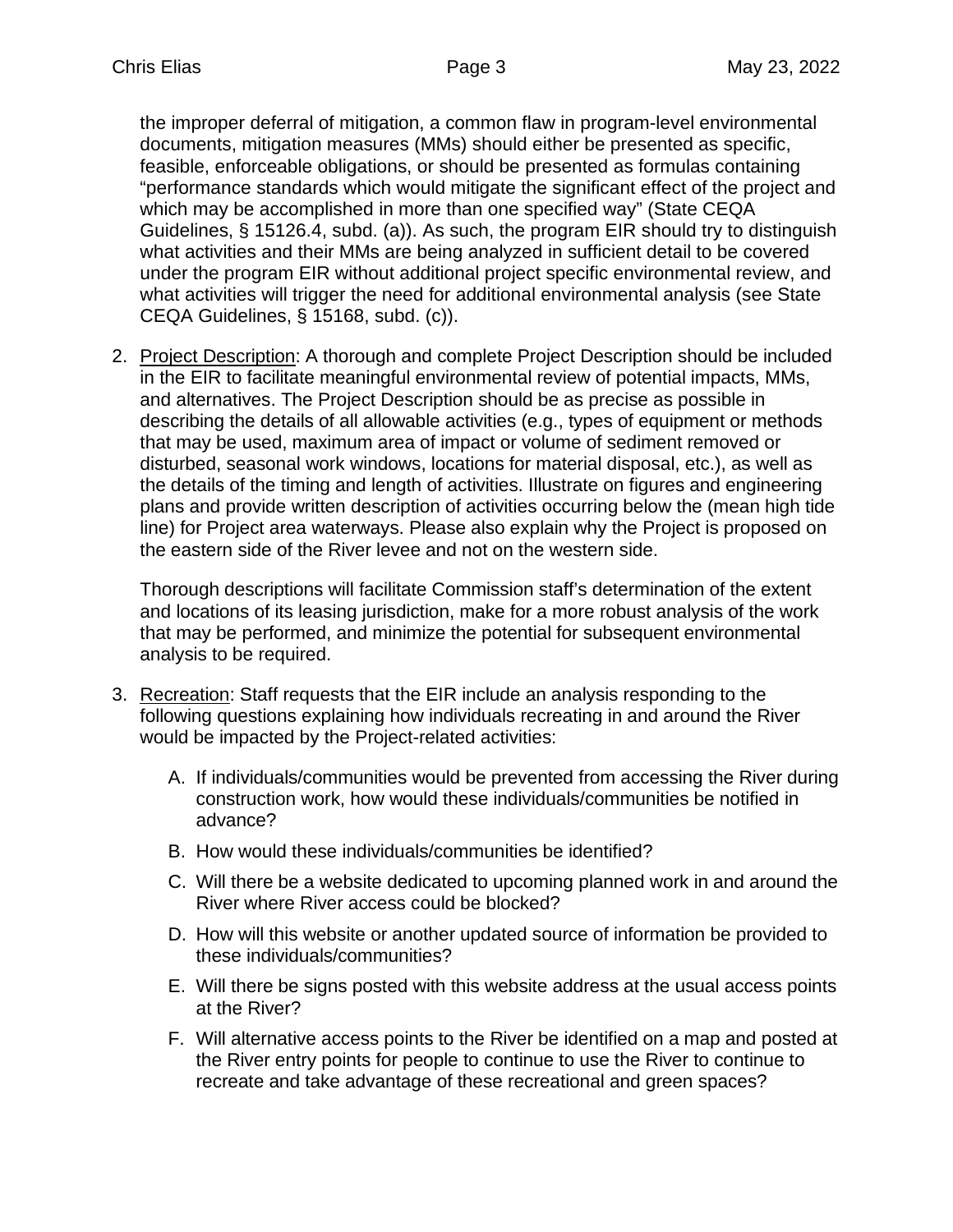- 4. Project Objectives and Project Elements: Staff recommends that additional information be provided in the EIR explaining the difference between Project objectives and Project elements listed on NOP page 3.
- 5. Improving Access for the Disadvantaged Communities: Staff requests that the Project improvements be shown on the latest CalEnviroScreen map to help the readers better understand which communities will be benefitting from the Project objective to implement a multi-benefit flood risk reduction Project that will do the following:
	- A. Improves ecological function and habitat in the flood-system
	- B. Contributes additional societal benefits such as recreation where feasible.

This information will help the readers better understand how River access and green spaces near them would be improved so more disadvantaged communities could have access to these beautiful public lands and natural resources which are essential recreational opportunities. Please see Commission's Environmental Justice Policy and commitment to uplifting historically disadvantaged communities at https://www.slc.ca.gov/environmental-justice/.

- 6. Multi-Benefit Project Components: Staff requests that the EIR analysis include what criteria would be used to decide where these multi-benefit Project components would be located. Would the latest CalEnviroScreen be part of this criteria to consciously increase access to nature and green spaces in the CalEnviroScreen red and orange areas? Staff requests that Project improvement maps be shown in the EIR with the CalEnviroScreen percentiles.
- 7. EIR Scope: Staff recommends that any geologic faults, subsidence, and any other local concerns be analyzed in the EIR along with other resource areas listed on NOP page 5.

#### Biological Resources

- 8. Sensitive Species: For land under the Commission's jurisdiction, the EIR should disclose and analyze all potentially significant effects on sensitive species and habitats in and around the Project area, including special-status wildlife, fish, and plants, and if appropriate, identify feasible MMs to reduce those impacts. The Agency should conduct queries of the California Department of Fish and Wildlife's (CDFW) California Natural Diversity Database and U.S. Fish and Wildlife Service's (USFWS) Special Status Species Database to identify any special-status plant or wildlife species that may occur in the Project area. The EIR should also include a discussion of consultation with the CDFW, USFWS, and National Marine Fisheries Service (NMFS) as applicable, including any recommended MMs and potentially required permits identified by these agencies.
- 9. Invasive Species: One of the major stressors in California waterways is introduced species. Therefore, the EIR should consider the Project's potential to encourage the establishment or proliferation of aquatic invasive species such as the quagga mussel, or other nonindigenous, invasive species including aquatic and terrestrial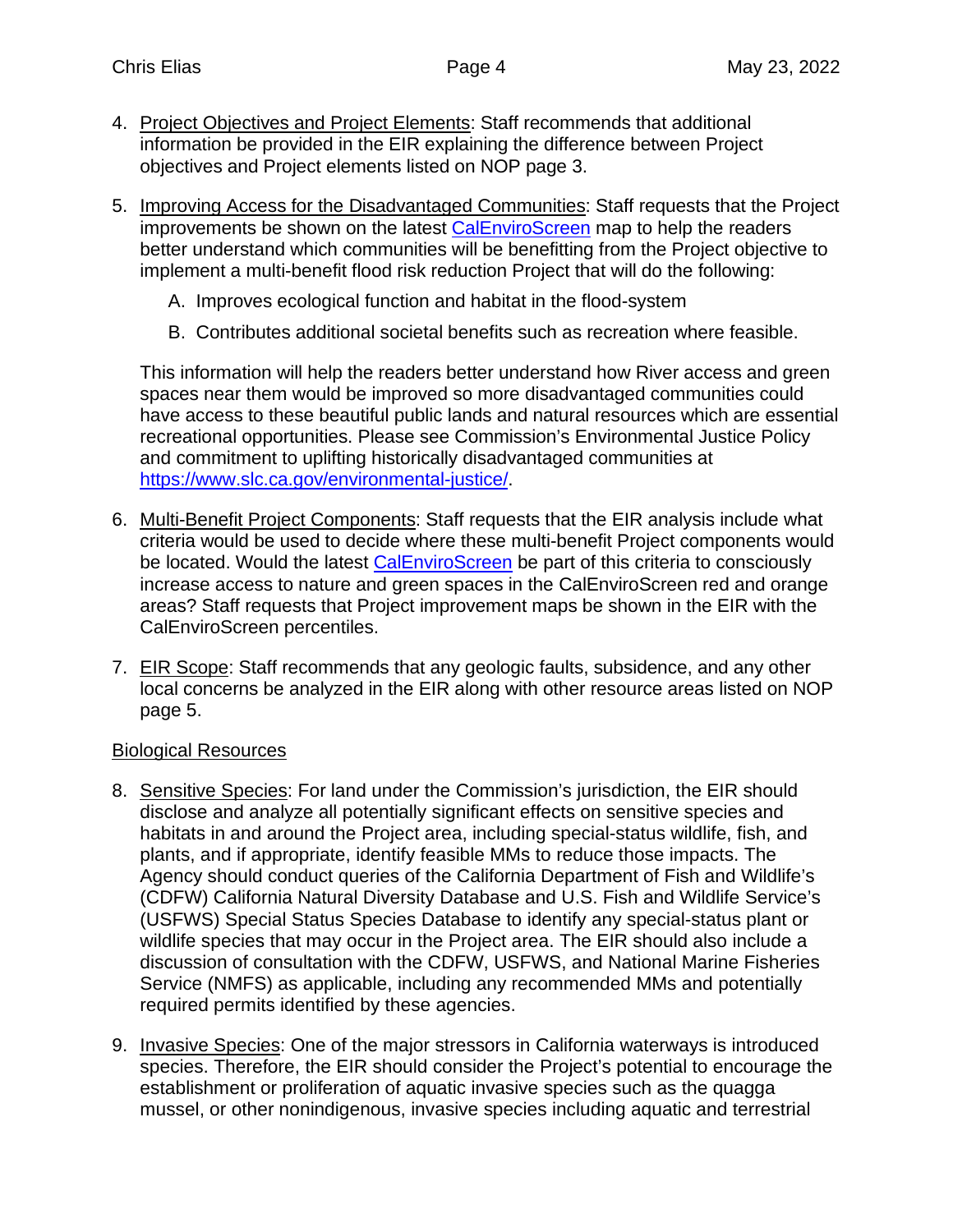plants. For example, construction boats and barges brought in from long stays at distant projects may transport new species to the Project area via vessel biofouling, wherein marine and aquatic organisms attach to and accumulate on the hull and other submerged parts of a vessel. If the analysis in the EIR finds potentially significant aquatic invasive species impacts, possible mitigation could include contracting vessels and barges from nearby or requiring contractors to perform a certain degree of vessel cleaning. The CDFW's Invasive Species Program and Commission Marine Invasive Species Program could assist with this analysis as well as with the development of appropriate mitigation (information at https://www.wildlife.ca.gov/Conservation/Invasives and https://www.slc.ca.gov/misp/).

10. Construction Noise: The EIR should also evaluate noise and vibration impacts on fish and birds from construction, restoration, or flood control activities in the water, on the levees, and for land-side supporting structures. MMs could include speciesspecific work windows as defined by CDFW, USFWS, and NMFS. Again, staff recommends early consultation with these agencies to minimize the impacts of the Project on sensitive species.

# Climate Change

- 11. Greenhouse Gas (GHG): A GHG emissions analysis consistent with the California Global Warming Solutions Act (Assembly Bill [AB] 32; Nuñez, Chapter 488, Statutes of 2006) and required by the State CEQA Guidelines should be included in the EIR. This analysis should identify a threshold for significance for GHG emissions, calculate the level of GHGs that will be emitted because of construction and ultimate build-out of the Project, determine the significance of the impacts of those emissions, and, if impacts are significant, identify MMs that would reduce them to the extent feasible.
- 12. Sea Level Rise: Staff recommends the EIR include green alternatives and not just supplementing riprap rock slope protections since this Project is in the Bay Delta region with expected sea level rise impacts. Riprap rock slope is not a green longterm solution with expected issues like eliminating vegetation along the levees, safety, liability, and ongoing maintenance to prevent or reduce erosion.

# Cultural Resources

13. Submerged Resources: The EIR should evaluate potential impacts to submerged cultural resources in the Project area. The Commission maintains a shipwrecks database that can assist with this analysis. Commission staff requests that the Agency contact Staff Attorney Jamie Garrett (see contact information below) to obtain shipwrecks data from the database and Commission records for the Project site. The database includes known and potential vessels located on the State's tide and submerged lands; however, the locations of many shipwrecks remain unknown. Please note that any submerged archaeological site or submerged historic resource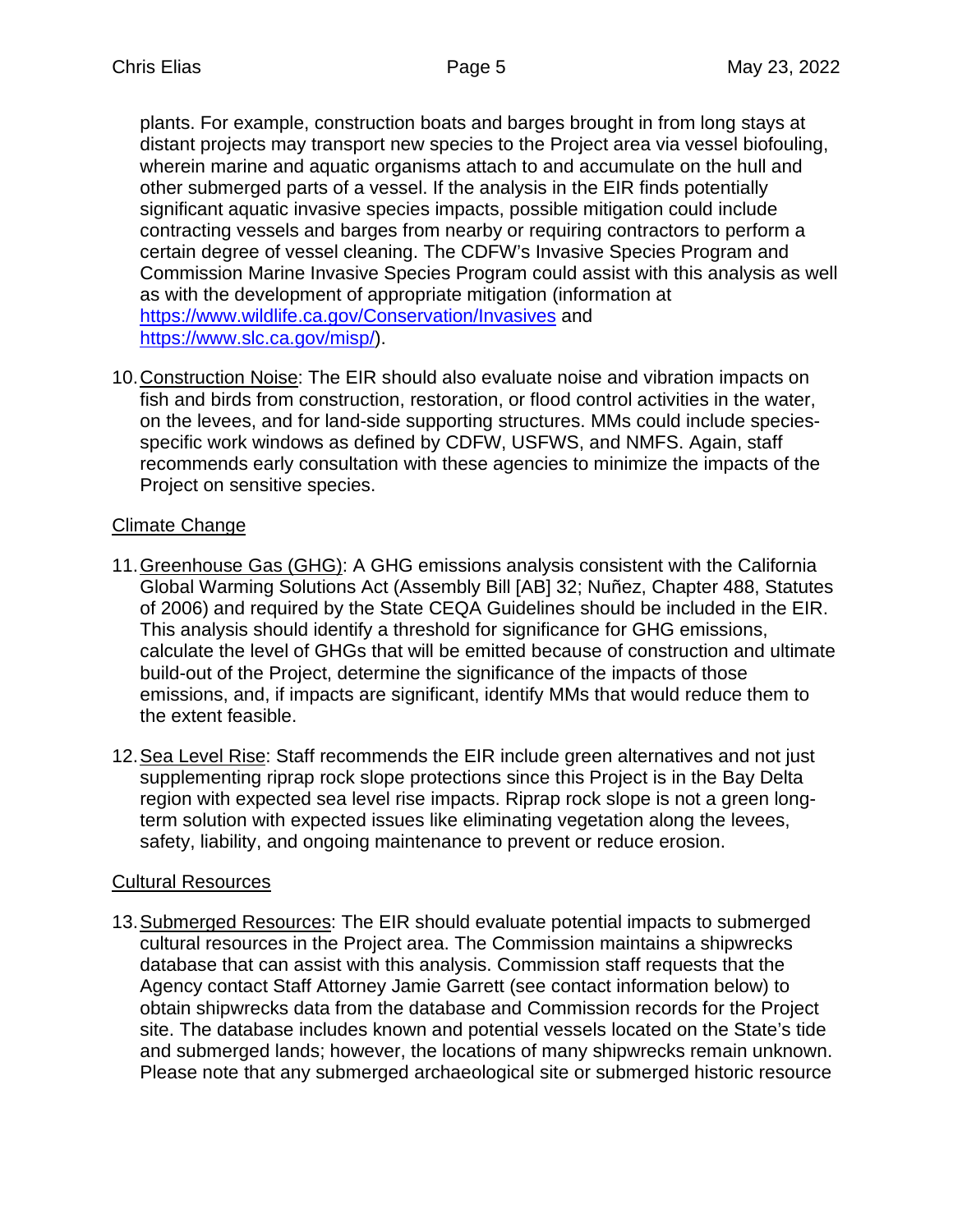that has remained in state waters for more than 50 years is presumed to be significant.

Because of this possibility, please add a MMs requiring that in the event cultural resources are discovered during any construction activities, Project personnel shall halt all activities in the immediate area and notify a qualified archaeologist to determine the appropriate course of action.

14. Title to Resources: The EIR should also mention that the title to all abandoned shipwrecks, archaeological sites, and historic or cultural resources on or in the tide and submerged lands of California is vested in the State and under the jurisdiction of the California State Lands Commission (Pub. Resources Code, § 6313). Commission staff requests that the Agency consult with Staff Attorney Jamie Garrett, should any cultural resources on state lands be discovered during construction of the proposed Project.

In addition, Staff requests that the following statement be included in the EIR's Mitigation and Monitoring Plan: "The final disposition of archaeological, historical, and paleontological resources recovered on State sovereign land under the jurisdiction of the California State Lands Commission must be approved by the Commission."

# Mitigation and Alternatives

- 15. Deferred Mitigation: To avoid the improper deferral of mitigation, MMs must be specific, feasible, and fully enforceable to minimize significant adverse impacts from a project, and "shall not be deferred until some future time." (State CEQA Guidelines, §15126.4, subd. (a)). For example, references to preparing a specific plan to reduce an impact, without calling out the specific activities that will be included in the plan to reduce that impact to a less than significant level, is considered deferral. Commission staff requests that more specific information be provided in such MMs to demonstrate how the MM is going to mitigate potential significant impacts to less than significant.
- 16. Alternatives: In addition to describing MMs that would avoid or reduce the potentially significant impacts of the Project, the Agency should identify and analyze a range of reasonable alternatives to the proposed Project that would attain most of the Project objectives while avoiding or reducing one or more of the potentially significant impacts (see State CEQA Guidelines, § 15126.6).

Thank you for the opportunity to comment on the NOP for the Project. As a trustee and responsible agency, Commission staff requests that you consult with us on this Project and keep us advised of changes to the Project Description and all other important developments. Please send additional information on the Project to the Commission staff listed below as the EIR is being prepared.